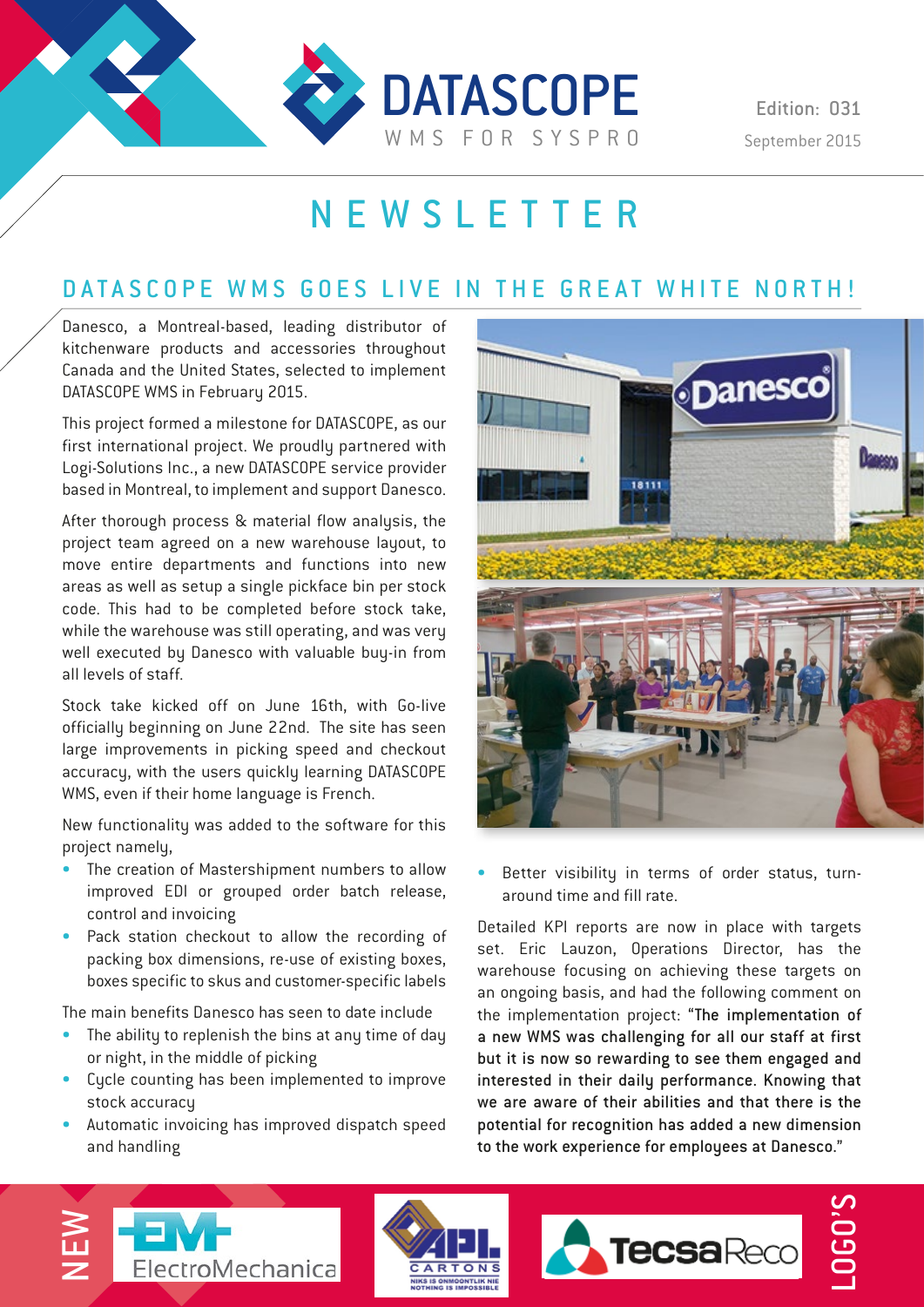LEADING SYSPRO COMPANIES RUN DATASCOPE® WMS. DO YOU?

### WMS ENHANCEMENTS

Every month the DATASCOPE development team works behind the scenes in beefing up the DATASCOPE software and adding new and exciting functionality into WMS. To date, we have 501 enhancements in the pipe-line, in various stages. To appreciate the work required with this number, it is important to realise that every enhancement that is logged has a Functional Spec and a Technical Spec document drawn up. This document is approved and signed off before any development takes place. Once the development is complete, each e-ref is thoroughly tested in various ways internally and often is uploaded to a client's site and tested on a local test environment. Only once all parties are satisfied that all angles have been considered in the testing, will the e-ref be passed and available for an upgrade to a live site.

Some interesting and exciting enhancements we have been working on recently are:

#### A. Copy/Paste functionality

There is a frequent need to toggle between WMS

| A101   | REVDSA Receiving           | SΑ  |
|--------|----------------------------|-----|
| A100   | <b>PICKSA</b><br>Receiving | SA  |
| A100   | <b>REVDSA</b> Receiving    | SA. |
| A10    | Copy                       | SA  |
| A10    | View Tracking ID History   | SΑ  |
| A1N    |                            | SΑ  |
| A10    | Copy StockCode             | SA  |
| LOT111 | REVDSA Receiving           | S۵  |

windows to compare and analyse data. This requires certain filters to be applied to different screens and reports. We have now added the right-click copy/ paste functionality into a large number of windows and reports in version .32 to make this task easier.

#### B. Off-site Consignment Stock Module

There is a growing need in certain industries to cater for the control of off-site consignment stock. Although these off-site warehouses are not controlled by DATASCOPE, we have been asked to provide a solution for our clients and have worked with them to

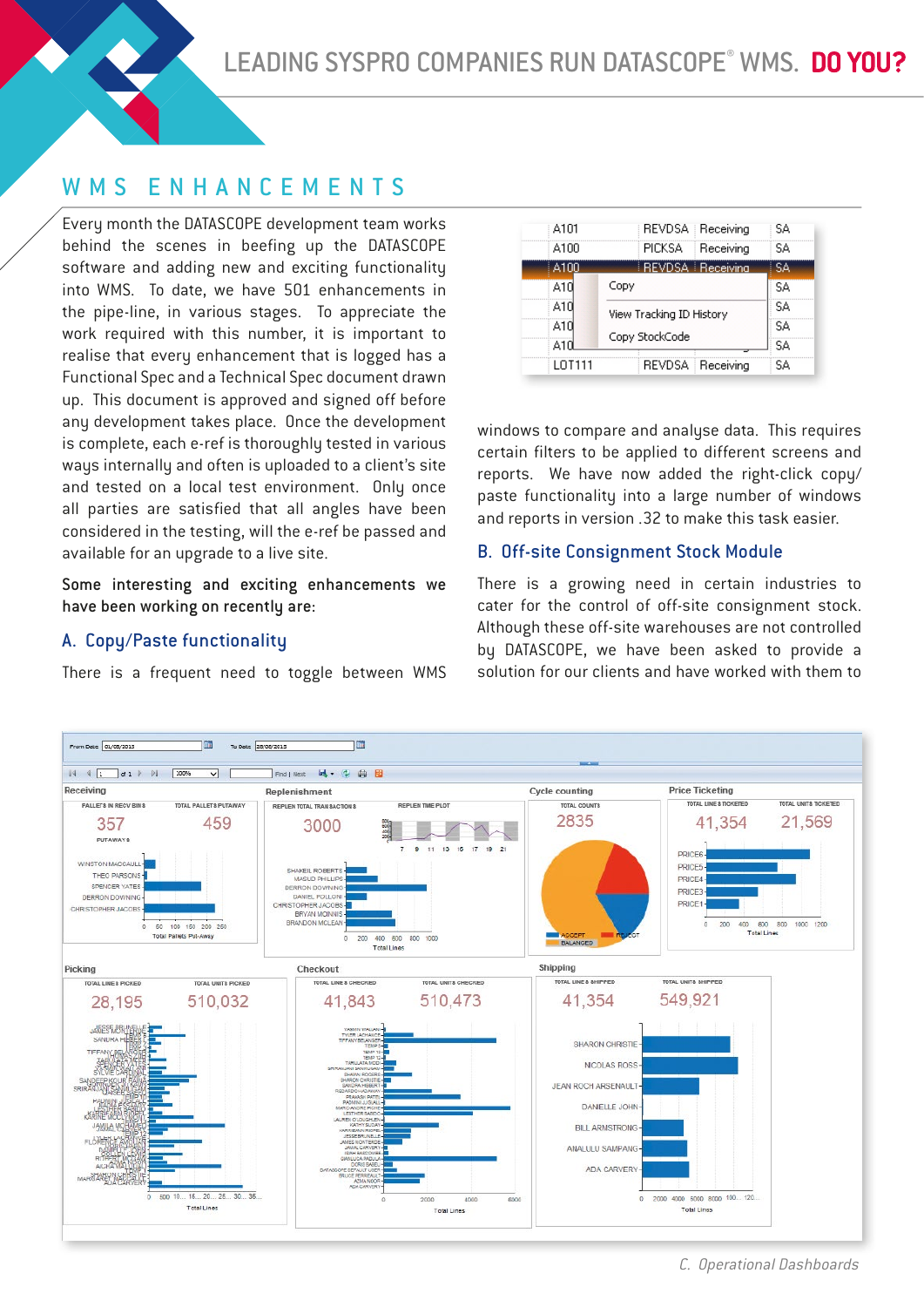develop a module which caters for their needs.

The Consignment Stock module requires a separate SYSPRO warehouse to be created in which the consignment stock is controlled. This module is designed to manage the incoming stock, the transactions within the warehouse and the outgoing movements. Because there is no physical movement of stock, these different transactions are automatically processed into SYSPRO (via e.net) every day, when the clients' supplier sends a daily EDI Transactional Log file to the client to be processed. This file contains all the movements for the day in the off-site warehouse and, based on certain tags within the file, these transactions are processed automatically into the client's SYSPRO warehouse (e.g. invoices, credit notes, adjustments).

#### C. Operational Dashboards

The greatest benefit of a WMS is the real-time visibility

of progress of almost every warehouse transaction within the operation. The transactional data collected in DATASCOPE is becoming more and more valuable to our clients and we have been working hard on presenting this data in a more graphical way.

We have recently implemented an Operational Dashboard at one of our clients (see screenshot).

This Dashboard is designed to give the warehouse a quick overview of the progress of critical tasks within the operation and can be run for different date ranges.

We feel that the importance of such tools will start to increase as our clients seek to streamline their processes more and more and work on the efficiencies which bring financial results.

If you are interested in working with us to develop specific DATASCOPE dashboards for your company, we would be excited to assist.

## PICKFACE MAINTENANCE CALCULATION

The Pickface Maintenance Calculator is a new addition to the DATASCOPE WMS. The purpose of this screen would be to maintain optimum levels for the pickface locations.

Previouslu, such a crucial process was done manually by analysing the Sales History for the customers at a SKU level and averaging out the sales over a 1-2 week period. This method gave a "general feel" for the demand on a SKU but it was not very accurate from

- Demand at a weekly bucket level based on averages
- Outlier analysis and drill down
- Bin size, min, max suggestion and manipulation
- Directly updating of the Pickface setups from the screens.

The screen itself is fairly simple. There are parameters provided at the top for filtering the historic sales orders data. Sales orders can be filtered on warehouse and date range.



didn't take into account that there are peak and lean periods during the year.

The pickface maintenance calculator bridges this gap making the maintenance of the pickface locations

easy and accurate as it is based on actual sales order historic

data. It is a powerful tool that provides the following functions to the project manager at the initial stages of the WMS project as well as for routine maintenance:

• Analysis of Sales History, based on historic Sales Order demand

Figure 1: Report Filters

The next group of parameters are used for the actual calculations of the maximum, minimum and reorder levels of the pickface bins.

| <b>Required Values</b> |                    |              |                |  |
|------------------------|--------------------|--------------|----------------|--|
| Max holding            | Reorder (% of Max) | $\mathbf{N}$ | Min (% of Max) |  |
|                        |                    |              |                |  |

Figure 2: Required Values

The results are displayed in the grid. The calculated columns have been highlighted, to indicate that these values will be

... continues >